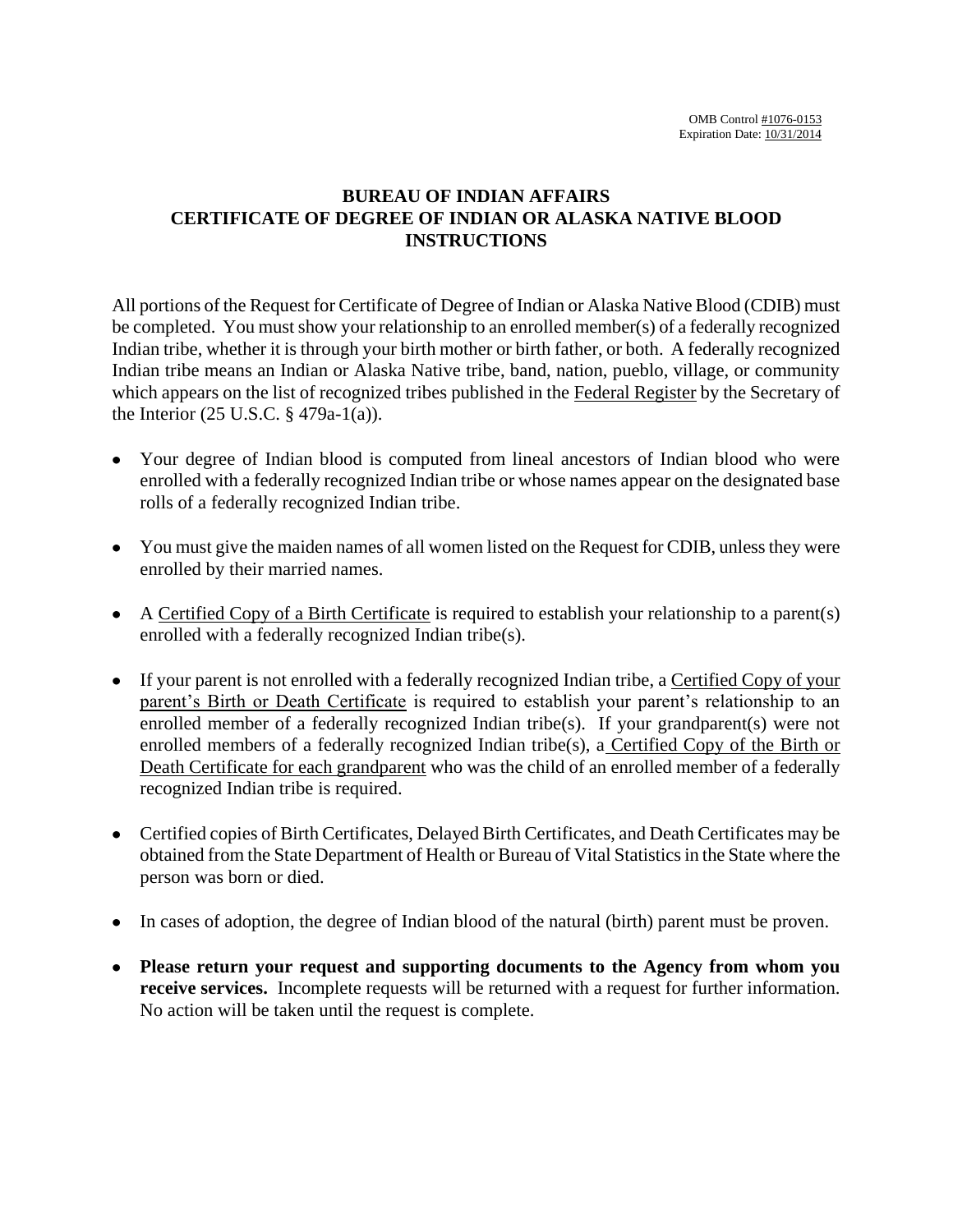OMB Control #1076-0153 Expiration Date: 10/31/2014 Page: 1

# **BUREAU OF INDIAN AFFAIRS REQUEST FOR CERTIFICATE OF DEGREE OF INDIAN OR ALASKA NATIVE BLOOD**

| Requester's Name (list all names by which                                   |                                           | Requester's Address (including zip code): |                                                 | Date Received by                                                 |                         |
|-----------------------------------------------------------------------------|-------------------------------------------|-------------------------------------------|-------------------------------------------------|------------------------------------------------------------------|-------------------------|
| Requester is or has been known):                                            |                                           |                                           |                                                 |                                                                  | <b>Bureau of Indian</b> |
|                                                                             |                                           |                                           |                                                 |                                                                  | Affairs:                |
| Requester's Date of Birth:                                                  | Father's name:                            |                                           | Paternal Grandfather's Name:                    | Paternal Great Grandfather's Name:<br>Tribe:<br>Roll No:<br>DOB: | Deceased/Year           |
| Requester's Place of Birth:                                                 | Tribe:                                    |                                           | Tribe:<br>Roll No:<br>DOB:<br>Deceased/Year     | Paternal Great Grandmother's Name:<br>Tribe:<br>Roll No:<br>DOB: | Deceased/Year           |
| Is Requester Adopted?<br>$\Box$ Yes $\Box$ No                               | Roll No.:<br>DOB:                         |                                           | Paternal Grandmother's Name:                    | Paternal Great Grandfather's Name:<br>Tribe:<br>Roll No:<br>DOB: | Deceased/Year           |
| Are Requester's Parents Adopted?                                            | Deceased $\Box$ Yes $\Box$ No<br>Year____ |                                           | Tribe:<br>Roll No:<br>DOB:<br>Deceased/Year     | Paternal Great Grandmother's Name:<br>Tribe:<br>Roll No:<br>DOB: | Deceased/Year           |
| $\Box$ Yes $\Box$ No<br>If Yes, list natural (birth)<br>parents: (If known) | Mother's Name:                            |                                           | Maternal Grandfather's Name:                    | Maternal Great Grandfather's Name:<br>Tribe:<br>Roll No:<br>DOB: | Deceased/Year           |
| Tribe(s) with which Requester<br>is enrolled:                               |                                           |                                           | Tribe:<br>Roll No:<br>DOB:<br>Deceased/Year____ | Maternal Great Grandmother's Name:<br>Tribe:<br>Roll No:<br>DOB: | Deceased/Year           |
| Roll Nos:                                                                   | Tribe:<br>Roll No.:                       |                                           |                                                 | Maternal Great Grandfather's Name:<br>Tribe:<br>Roll No:         |                         |
|                                                                             | DOB:<br>Deceased                          | $\Box$ Yes $\Box$ No                      | Maternal Grandmother's Name:<br>Tribe:          | DOB:<br>Maternal Great Grandmother's Name:<br>Tribe:             | Deceased/Year           |
|                                                                             | Year____                                  |                                           | Roll No:<br>Deceased/Year<br>DOB:               | Roll No:<br>DOB:                                                 | Deceased/Year           |

**SUBMIT TO: BIA AGENCY FROM WHOM YOU RECEIVE SERVICES**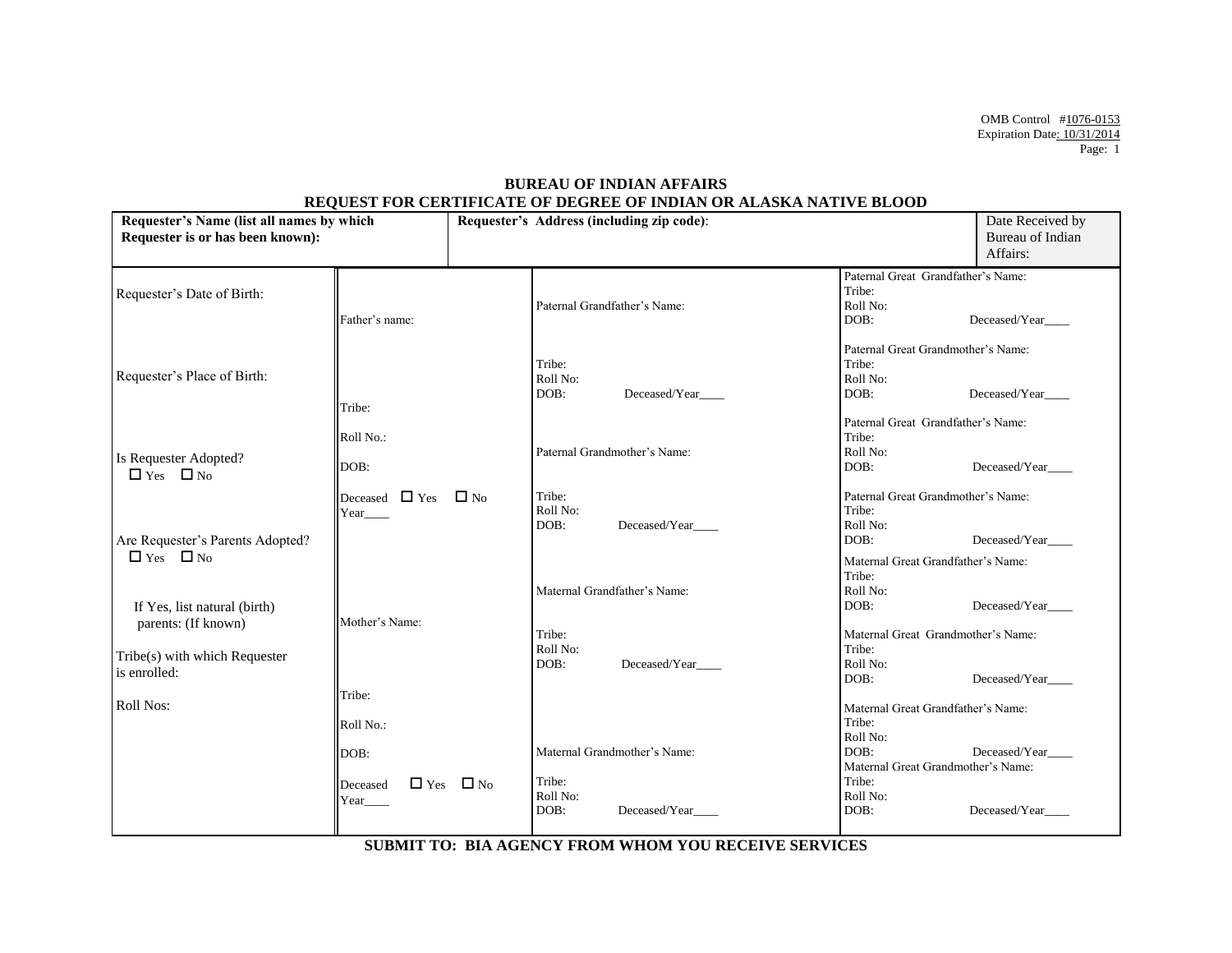### **NOTICES AND CERTIFICATION**

## **NOTICE OF APPEAL RIGHTS**.

- When you receive your CDIB, you must review it for the correct name spelling, birth dates, and blood degrees. If you believe that there are any mistakes on the CDIB, you must give a written request for corrections and provide supporting documentation to the issuing officer within 45 days (60 for Alaska tribes) of the date on the letter. If you fail to meet this deadline, appeal rights will be lost. If the issuing officer decides that corrections are not needed, he or she will send a written determination with an explanation through certified mail to you and provide you with a copy of the appeals procedures.
- If you are denied a CDIB, you will be given a written determination with an explanation for the denial and a copy of the appeal procedures.

## **PAPERWORK REDUCTION ACT STATEMENT**

The information collection requirement contained in 25 CFR § 70.11 and this request have been approved by the Office of Management and Budget under the Paperwork Reduction Act of 1995, 44 U.S.C. 3507(d), and assigned clearance number 1076-0153. The agency may not conduct or sponsor, and a person is not required to respond to, a collection of information unless it displays a currently valid OMB control number. Information is collected when individuals seek certification that they possess sufficient Indian blood to receive Federal program services based upon their status as American Indians or Alaska Natives. The information collected will be used to assist in determining eligibility of the individual to receive Federal program services. The information is supplied by a respondent to obtain a Certificate of Degree of Indian or Alaska Native Blood. It is estimated that responding to the request will take an average of 1.5 hours to complete. This includes the amount of time it takes to gather the information and fill out the form. If you wish to make comments on the burden imposed by the form, please send them to the Information Collection Clearance Officer, Office of the Assistant Secretary - Indian Affairs, 1849 C Street, NW, Washington, DC 20240. DO NOT SUBMIT YOUR CDIB REQUEST TO THIS ADDRESS; you should instead submit your CDIB request to the BIA Agency from whom you receive services. Note: comments, names and addresses of commentators are available for public review during regular business hours. If you wish us to withhold this information, you must state this prominently at the beginning of your comment. We will honor your request to the extent allowable by law. In compliance with the Paperwork Reduction Act of 1995, as amended, the collection has been reviewed by the Office of Management and Budget, and assigned a number and expiration date. The number and expiration date are at the top right corner of the form.

#### **PRIVACY ACT STATEMENT**.

This information is collected pursuant to the Privacy Act, 5 U.S.C. 552a. Pursuant to system of record notice, Tribal Rolls, Interior, BIA-7 (42 FR 19038), the Bureau of Indian Affairs will not disclose any record containing such information without the written consent of the respondent unless the requestor uses the information to perform assigned duties. The primary use of this information is to certify that an individual possesses Indian blood to receive Federal program services. Examples of others who may request the information are U.S. Department of Justice or in a proceeding before a court or adjudicative body; Federal, state, local, or foreign law enforcement agency; Members of Congress; Department of Treasury to effect payment; a Federal agency for collecting a debt; and other Federal agencies to detect and eliminate fraud.

#### **NOTICE OF EFFECTS OF NON-DISCLOSURE**.

Disclosure of the information on this CDIB request is voluntary. However, proof of Indian blood is required to receive Federal program services.

#### **NOTICE OF STATEMENTS AND SUBMISSIONS**.

Falsification or misrepresentation of information provided on this request is punishable under Federal Law, 18 U.S.C. 1001. Conviction may result in a fine and/or imprisonment of not more than 5 years.

I request a CDIB, and certify that I have read the instructions, and above notices about my request for a CDIB. I further certify that the information which I have provided with this request to the Bureau of Indian Affairs is true and correct.

\_\_\_\_\_\_\_\_\_\_\_\_\_\_\_\_\_\_\_\_\_\_\_\_\_\_\_\_\_\_\_\_\_\_\_\_\_\_\_\_\_\_\_\_\_\_\_\_\_\_\_\_\_\_\_\_ \_\_\_\_\_\_\_\_\_\_\_\_\_\_\_\_\_\_\_\_\_\_\_\_\_\_\_

(Requester's signature) (date)

# **SUBMIT TO: BIA AGENCY FROM WHOM YOU RECEIVE SERVICES**